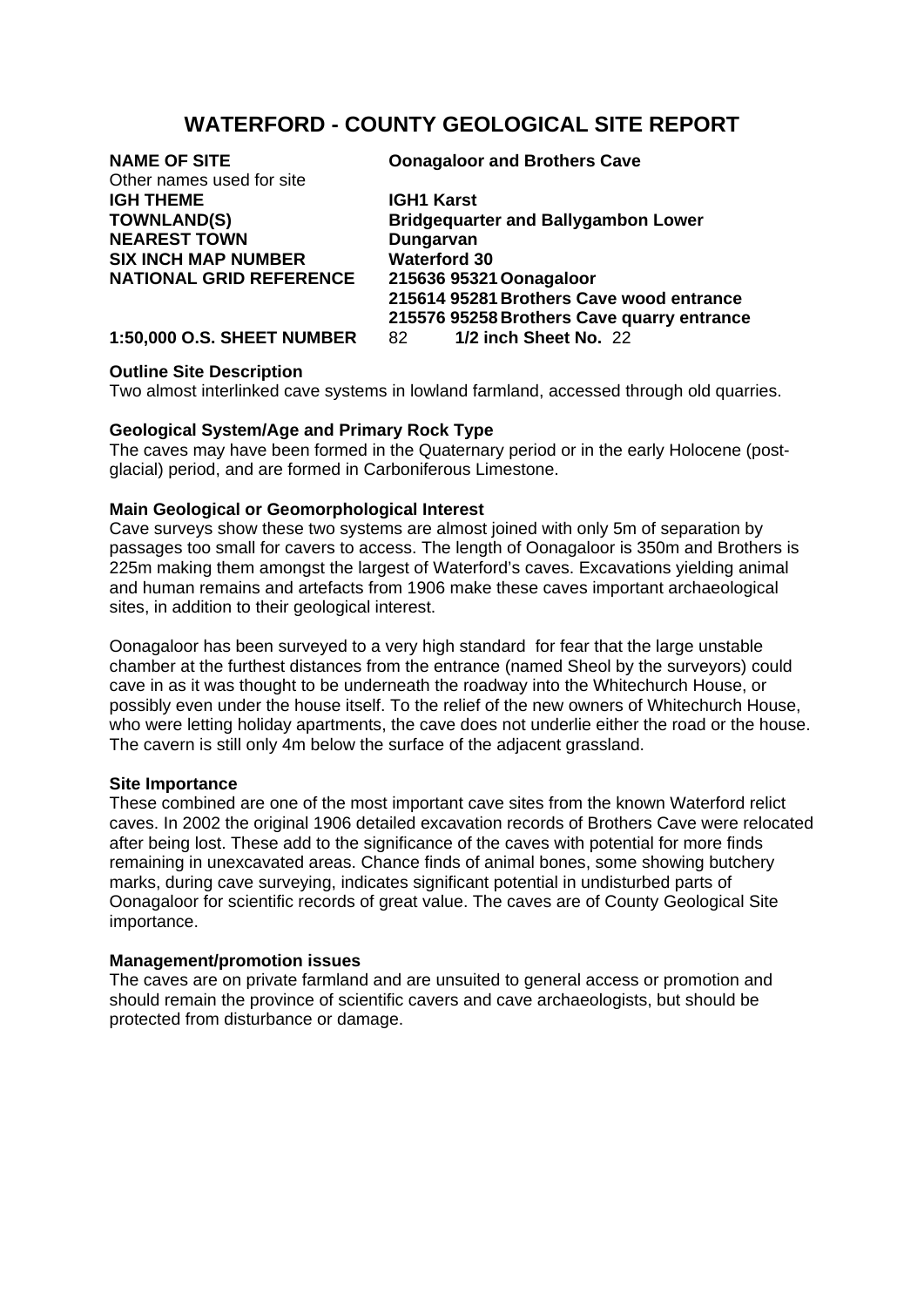

Brothers Cave quarry entrance. Brothers Cave wood entrance.







Brothers Cave wood entrance. Pack walls left by archaeologists in Brothers Cave.